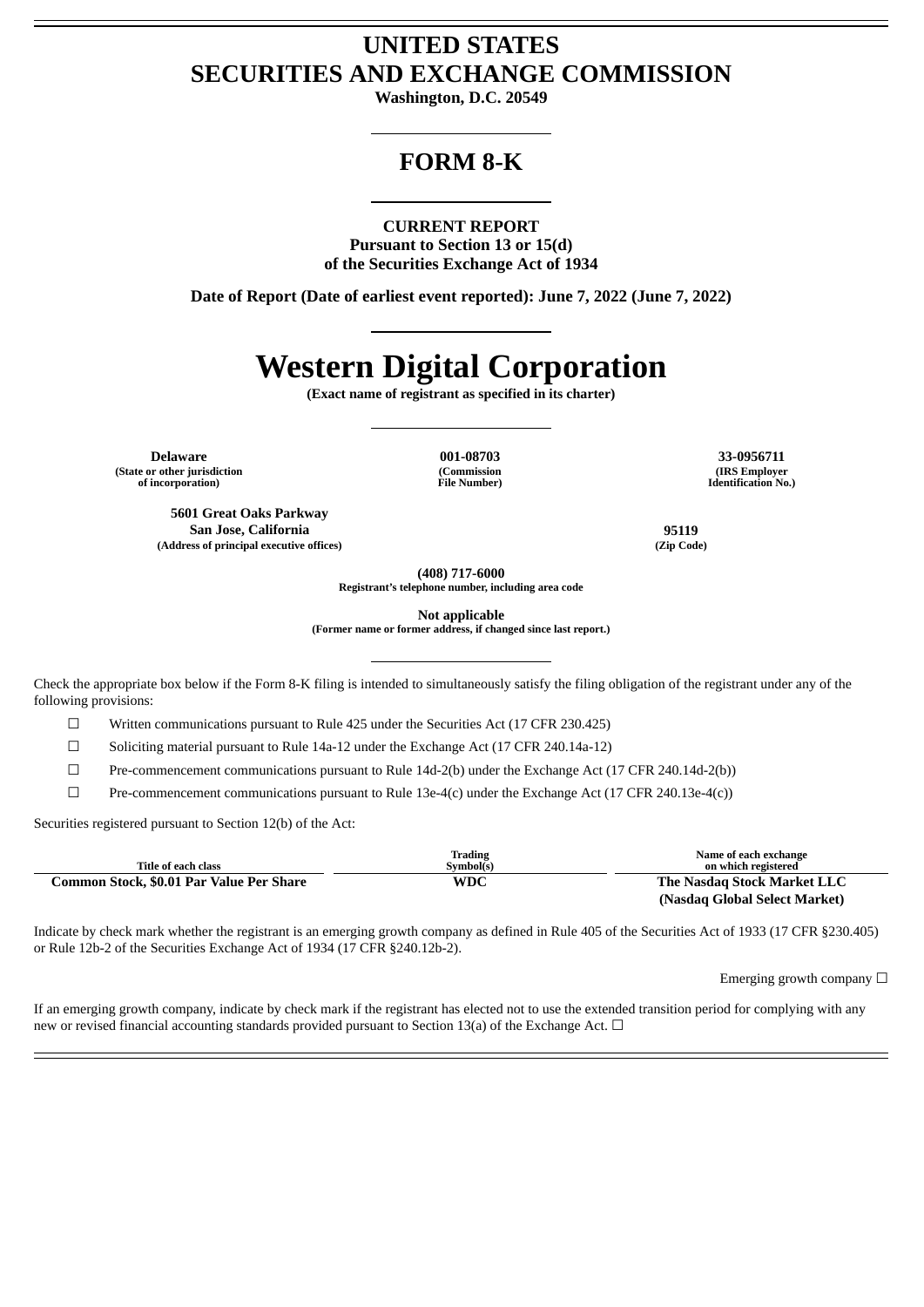## **Item 1.01. Entry into a Material Definitive Agreement**

On June 7, 2022, Western Digital Corporation (the "Company") entered into a letter agreement (the "Agreement") with Elliott Investment Management L.P. ("Elliott"), a Delaware limited partnership, in connection with discussions between the parties regarding (i) a strategic review of the Company (the "Strategic Review") as announced in the Company's press release described below, and (ii) a potential equity investment (the "Potential Investment") in the Company or one of its business units by Elliott or one of its affiliates that will be negotiated with the Company. The Agreement terminates effective upon the Company's 2023 Annual Stockholder Meeting, except as otherwise specifically provided in the Agreement.

Under the Agreement, Elliott has agreed to certain standstill restrictions in effect until the Company's 2022 Annual Stockholder Meeting (the "Standstill Period"). These standstill restrictions include restrictions with respect to (a) effecting, offering or proposing to effect (i) any acquisition of any shares of common stock and other Voting Securities (as defined in the Agreement) of the Company if such acquisition would result in Elliott having beneficial ownership of, or any economic interest (excluding cash only settled swaps) in, more than 9.9% of any Voting Securities or securities or rights convertible into or exchangeable for more than 9.9% of any Voting Securities, (ii) any acquisition of material assets of the Company, (iii) any tender or exchange offer involving securities of the Company, (iv) any merger, other business combination, recapitalization restructuring, liquidation, dissolution or other Strategic Transaction (as defined below) with respect to the Company or (v) any "solicitation" of "proxies" (as such terms are used under the Securities Exchange Act of 1934, as amended (the "Exchange Act")) or consents with respect to any Voting Securities, in each case for any such matters described in (i) through (iv) except in connection with the Strategic Review and the Potential Investment; (b) forming, joining or in any way acting in concert with a "group" (as such term is used under the Exchange Act) with respect to any Voting Securities, other than solely with Elliott's affiliates; (c) making any public proposal with respect to any change to the management, the board of directors (the "Board") or corporate policies of the Company; or (d) entering into arrangements with any third party to take any action that Elliott is prohibited from taking pursuant to (a) through (c) above.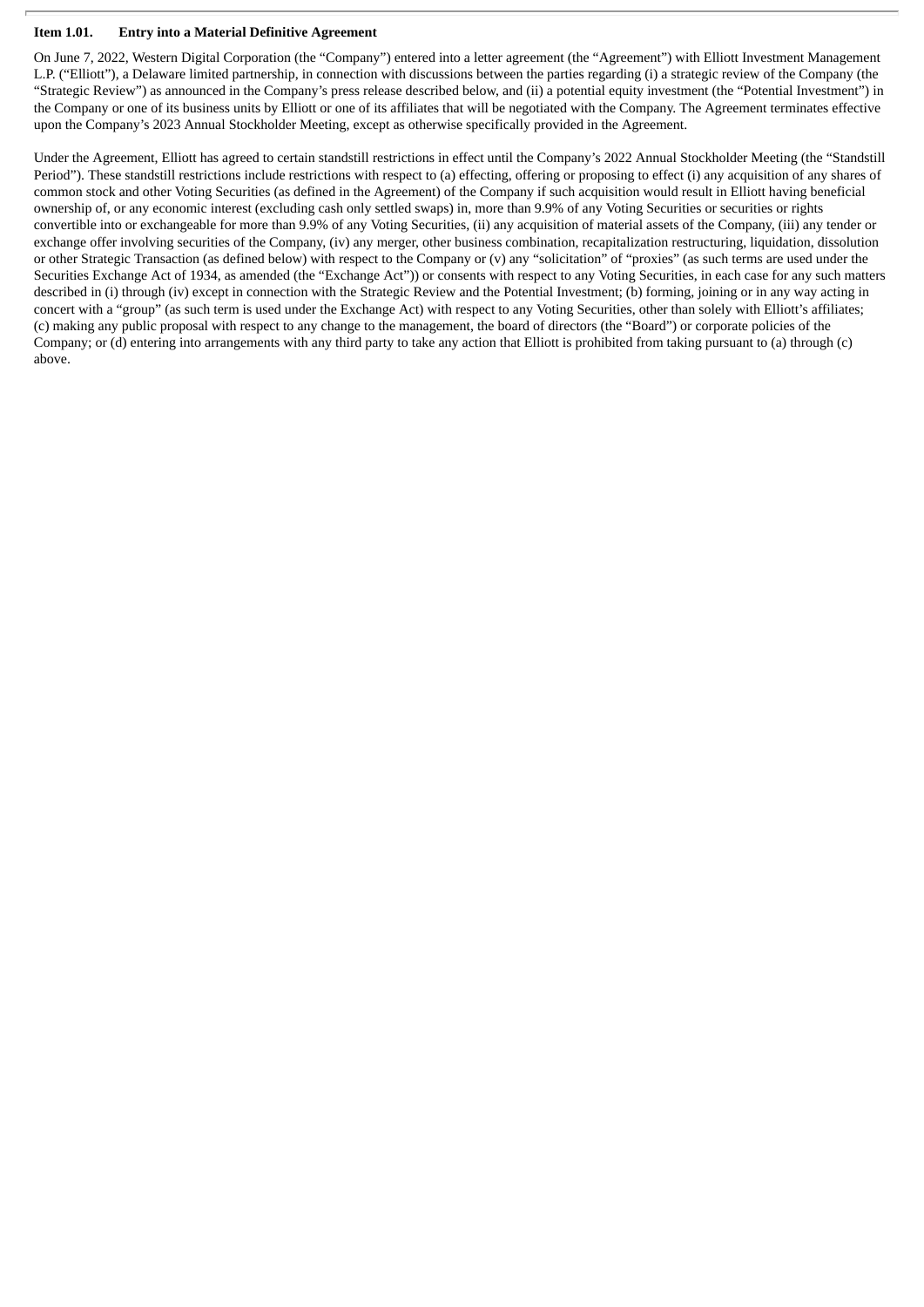Under the Agreement, the Company and Elliott also have agreed that if the Strategic Review has not resulted in an announced Strategic Transaction and the Company is no longer in good faith pursuing a Strategic Transaction as part of the Strategic Review at any time following the Company's 2022 Annual Stockholder Meeting and prior to the filing with the Securities and Exchange Commission of the definitive proxy statement for the Company's 2023 Annual Stockholder Meeting, and provided that a minimum condition with respect to Elliott's ownership of the Company's common stock (the "Minimum Condition") is met and, in the case of clause (i) below, certain conditions with respect to the selection of the Elliott Director (as defined below) are met, (i) Elliott will have the right to appoint one director (the "Elliott Director") to the Board who shall be an individual acceptable to the Company (with the Company's consent not to be unreasonably withheld, conditioned, or delayed) who will serve on the executive committee of the Board (the "Executive Committee"), and (ii) Elliott and the Company will appoint one director to the Board to be mutually agreed upon between the parties (the "Additional Director," together with the Elliott Director, the "Appointed Directors"). If any Appointed Director is unable or unwilling to serve as a director, resigns as a director, is removed as a director or ceases to be a director for any other reason prior to the Company's 2023 Annual Stockholder Meeting, subject to the Minimum Condition being satisfied, Elliott and the Company will appoint a substitute director to the Board to be mutually agreed upon between Elliott and the Company. If Elliott has exercised its right to appoint the Elliott Director and the Additional Director to the Board (or is eligible to exercise or would be eligible to exercise but for the Minimum Condition) or if the Company is still in good faith pursuing a Strategic Transaction as part of the Strategic Review, the Standstill Period will be extended until the Company's 2023 Annual Stockholder Meeting. The Standstill Period also is subject to certain potential fall-away events, as specified in the Agreement. A "Strategic Transaction" is a merger, consolidation, acquisition or sale of all or substantially all assets of the Company, or a sale, spinoff, splitoff, carve-out IPO or other similar separation of the Company's Flash or HDD business units, or a merger with or acquisition of Kioxia Holdings Corporation (or any successor thereof).

The foregoing description of the terms and conditions of the Agreement does not purport to be complete and is qualified in its entirety by reference to the full text of the Agreement, a copy of which is attached to this Current Report on Form 8-K as Exhibit 10.1 and incorporated herein by reference.

#### **Item 7.01 Regulation FD Disclosure.**

On June 7, 2022, the Company issued a press release announcing that the Board is reviewing its strategic options and with the assistance of its Executive Committee is formally undertaking a Strategic Review and is entering into the Agreement, a copy of which is attached hereto as Exhibit 99.1 (the "Press Release"). All of the information in the Press Release is incorporated by reference herein.

In accordance with General Instruction B.2 of Form 8-K, the information in this Item 7.01, including Exhibit 99.1, shall not be deemed to be "filed" for purposes of Section 18 of the Exchange Act, or otherwise subject to the liabilities of that section, and shall not be incorporated by reference into any registration statement or other document filed under the Securities Act of 1933, as amended, or the Exchange Act, except as shall be expressly set forth by specific reference in such filing.

#### **Item 8.01 Other Events.**

The information disclosed under Item 7.01 of this Current Report on Form 8-K is incorporated by reference into this Item 8.01 to the extent required herein.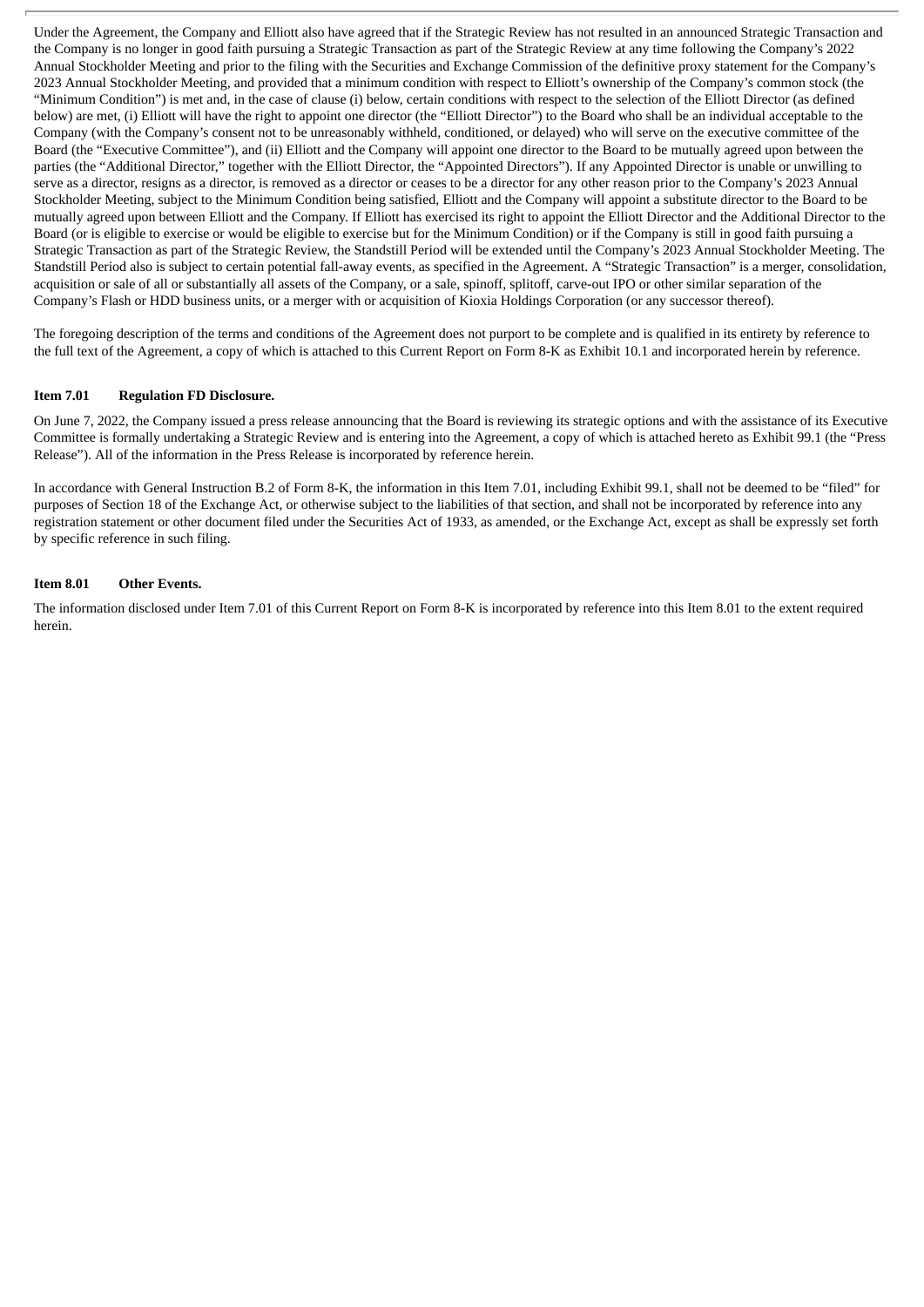## **Item 9.01. Financial Statements and Exhibits.**

(d) *Exhibits*.

- 10.1 Letter Agreement, by and among Western Digital Corporation and Elliott Investment [Management](#page-4-0) L.P., dated June 7, 2022
- 99.1 Press Release issued by Western Digital [Corporation,](#page-11-0) dated June 7, 2022 announcing the Strategic Review and entry into the Agreement
- 104 Cover Page Interactive Data File (embedded within the Inline XBRL document)

## **SIGNATURE**

Pursuant to the requirements of the Securities Exchange Act of 1934, the registrant has duly caused this report to be signed on its behalf by the undersigned hereunto duly authorized.

# **WESTERN DIGITAL CORPORATION**

Date: June 7, 2022

By: /s/ Michael C. Ray Name: Michael C. Ray Title: Executive Vice President, Chief Legal Officer and Secretary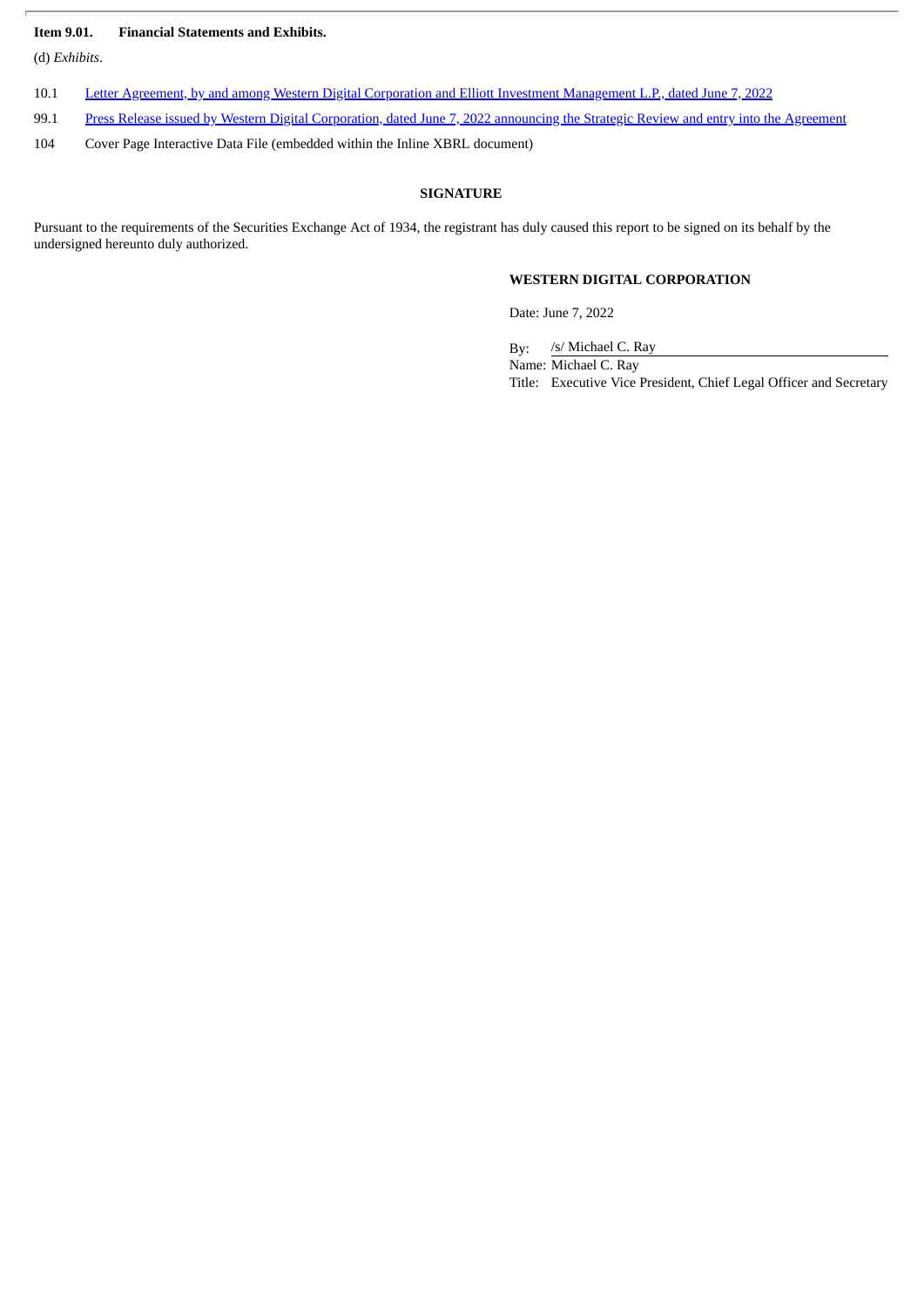# **Western Digital.**

<span id="page-4-0"></span>June 7, 2022

Elliott Investment Management L.P. 360 S. Rosemary Ave, 18th floor West Palm Beach, FL 33401

Ladies and Gentlemen:

It is currently contemplated that representatives of Western Digital Corporation ("*Western Digital*" or "*WDC*") and Elliott Investment Management L.P. ("*Elliott*") may engage in discussions regarding the Strategic Review (as defined below) of Western Digital and a potential equity investment in Western Digital or one of its business units by Elliott or one of its affiliates that will be negotiated with Western Digital (collectively, the "*Purpose*"). Western Digital and Elliott are each referred to herein as a "*Party*" and collectively as the "*Parties*." Accordingly, in consideration of the mutual promises contained herein and for other consideration, the receipt and sufficiency of which are hereby acknowledged, the Parties agree, from and after the Effective Date (as defined below), as follows:

1. Elliott agrees, on behalf of itself and its affiliates, that until the 2022 Annual Stockholder Meeting (the "*Standstill Period*"), neither it nor its controlling and controlled (and under common control) affiliates shall, in any manner: (a) effect or offer or propose (whether publicly or otherwise and whether or not subject to conditions) to effect, (i) any acquisition of any Voting Securities (as defined below) if such acquisition would result in Elliott having beneficial ownership of, or any economic interest (excluding cash only settled swaps) in, more than 9.9% of any Voting Securities or securities or rights convertible into or exchangeable for more than 9.9% of any Voting Securities, (ii) any acquisition of material assets of WDC, (iii) any tender or exchange offer involving securities of WDC, (iv) any merger, other business combination, recapitalization restructuring, liquidation, dissolution or other Strategic Transaction (as defined below) with respect to WDC or (v) any "solicitation" of "proxies" (as such terms are used under the Exchange Act (as defined below)) or consents with respect to any Voting Securities, in each case for any such matters described in subclauses (i) through (iv) except in connection with the Purpose; (b) form, join or in any way act in concert with a "group" (as such term is used under the Exchange Act) with respect to any Voting Securities, other than solely with Elliott's affiliates; (c) make any public proposal with respect to any change to the management, Board or corporate policies of WDC; or (d) enter into arrangements with any third party (other than an Associate) to take any action that Elliott is prohibited from taking pursuant to clauses (a) through (c) above (the provisions of this paragraph, the "*Standstill*").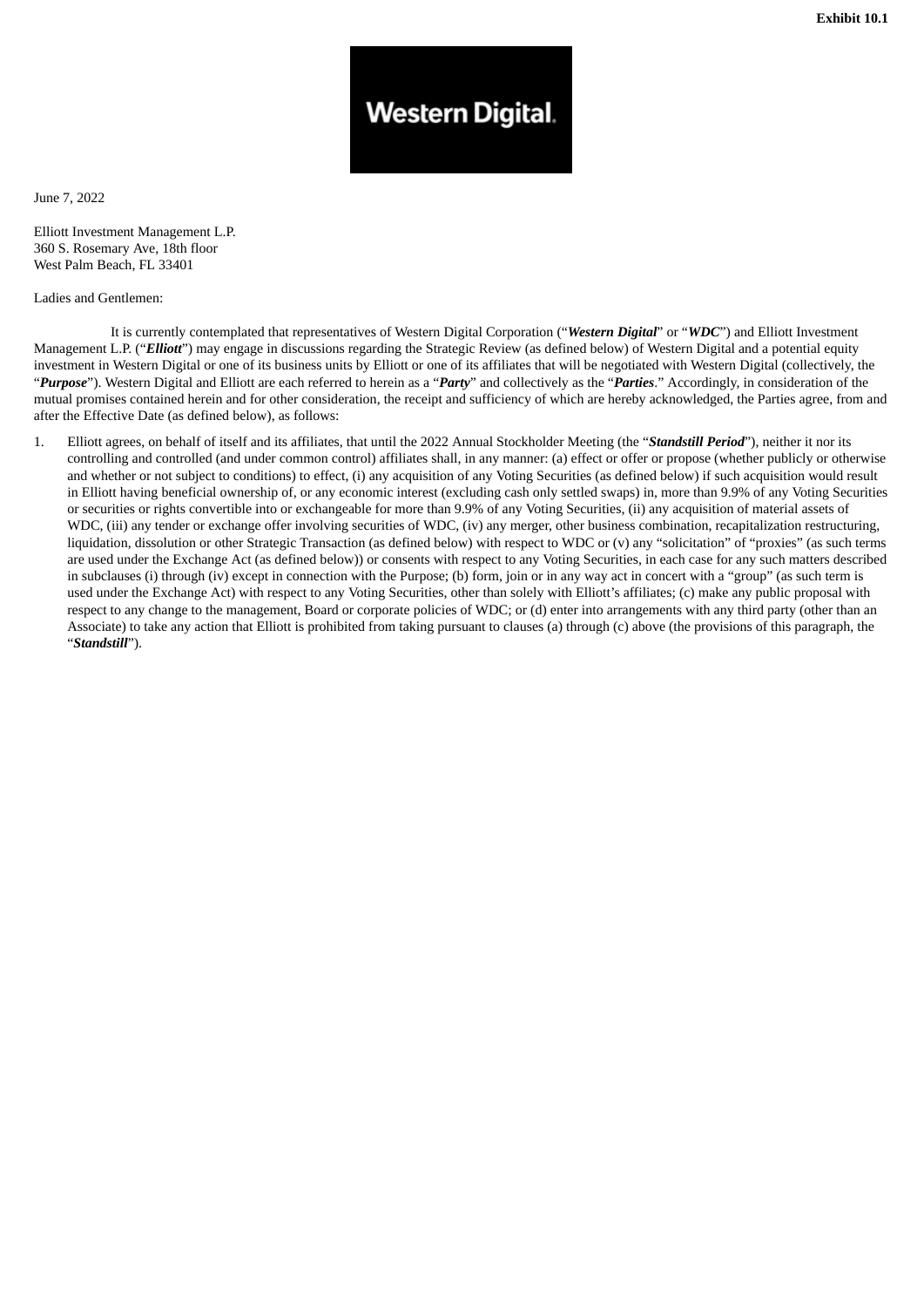- 2. During the Standstill Period, WDC and Elliott shall each refrain from making, and shall cause its respective controlling and controlled (and under common control) affiliates and its and their respective principals, directors, members, general partners, officers and employees (collectively, "*Covered Persons*") not to make or cause to be made any statement or announcement, including in any document or report filed with or furnished to the U.S. Securities Exchange Commission or through the press or media, that constitutes an ad hominem attack on, or otherwise disparages, defames, slanders, impugns or is reasonably likely to damage the reputation of, (a) in the case of statements or announcements by any of Elliott and its Covered Persons, Western Digital or any of its affiliates, subsidiaries or advisors, or any of its or their respective current, former or future Covered Persons, and (b) in the case of statements or announcements by Western Digital and its Covered Persons, Elliott or any of its affiliates or advisors, or any of its or their respective current, former or future Covered Persons. The foregoing shall not (i) restrict the ability of any person to comply with any subpoena or other legal process or respond to a request for information (provided that such request is not targeted at this letter agreement or the other party hereto) from any governmental or regulatory authority with jurisdiction over the party from whom information is sought, or (ii) apply to any private communications between Elliott, its affiliates and its and their respective Covered Persons, on the one hand, and any of WDC, its affiliates and its and their respective Covered Persons, on the other hand.
- 3. If the Strategic Review has not resulted in an announced Strategic Transaction and WDC is no longer in good faith pursuing a Strategic Transaction as part of the Strategic Review at any time following the 2022 Annual Stockholder Meeting and prior to the filing with the Securities and Exchange Commission of WDC's definitive proxy statement for the 2023 Annual Stockholder Meeting (provided that WDC will notify Elliott in writing as promptly as practicable after it has determined in good faith that it is no longer pursuing a Strategic Transaction), and provided the Minimum Condition is met and, in the case of clause (1) below only, the Elliott Affiliated Representative Condition is met, (1) Elliott will have the right to appoint one director (the "*Elliott Director*") to the Board who shall be an individual acceptable to WDC (WDC's consent not to be unreasonably withheld, conditioned, or delayed) and the Board and all applicable committees thereof will take such actions as are necessary to appoint the Elliott Director to the Board and to serve as a member of the Executive Committee of the Board (such committee to be chaired by David Goeckeler) as promptly as practicable, and (2) Elliott and WDC will appoint one director to the Board to be mutually agreed upon between the parties (the "*Additional Director*," together with the Elliott Director, the "*Appointed Directors*"). If any Appointed Director is unable or unwilling to serve as a director, resigns as a director, is removed as a director or ceases to be a director for any other reason prior to the 2023 Annual Stockholder Meeting, subject to the Minimum Condition being satisfied, Elliott and WDC will appoint a substitute director to the Board to be mutually agreed upon between the Parties.
- 4. If Elliott has exercised its right to appoint the Elliott Director and the Additional Director to the Board (or is eligible to do so or would be eligible to do so but for the Minimum Condition) or if WDC is still in good faith pursuing a Strategic Transaction as part of the Strategic Review, the Standstill Period will be extended until the 2023 Annual Stockholder Meeting; provided that on the last business day of each month during the Standstill Period following the 2022 Annual Stockholder Meeting, WDC will provide a written certification to Elliott signed by an executive officer of WDC that the Board is in good faith pursuing a Strategic Transaction as part of the Strategic Review.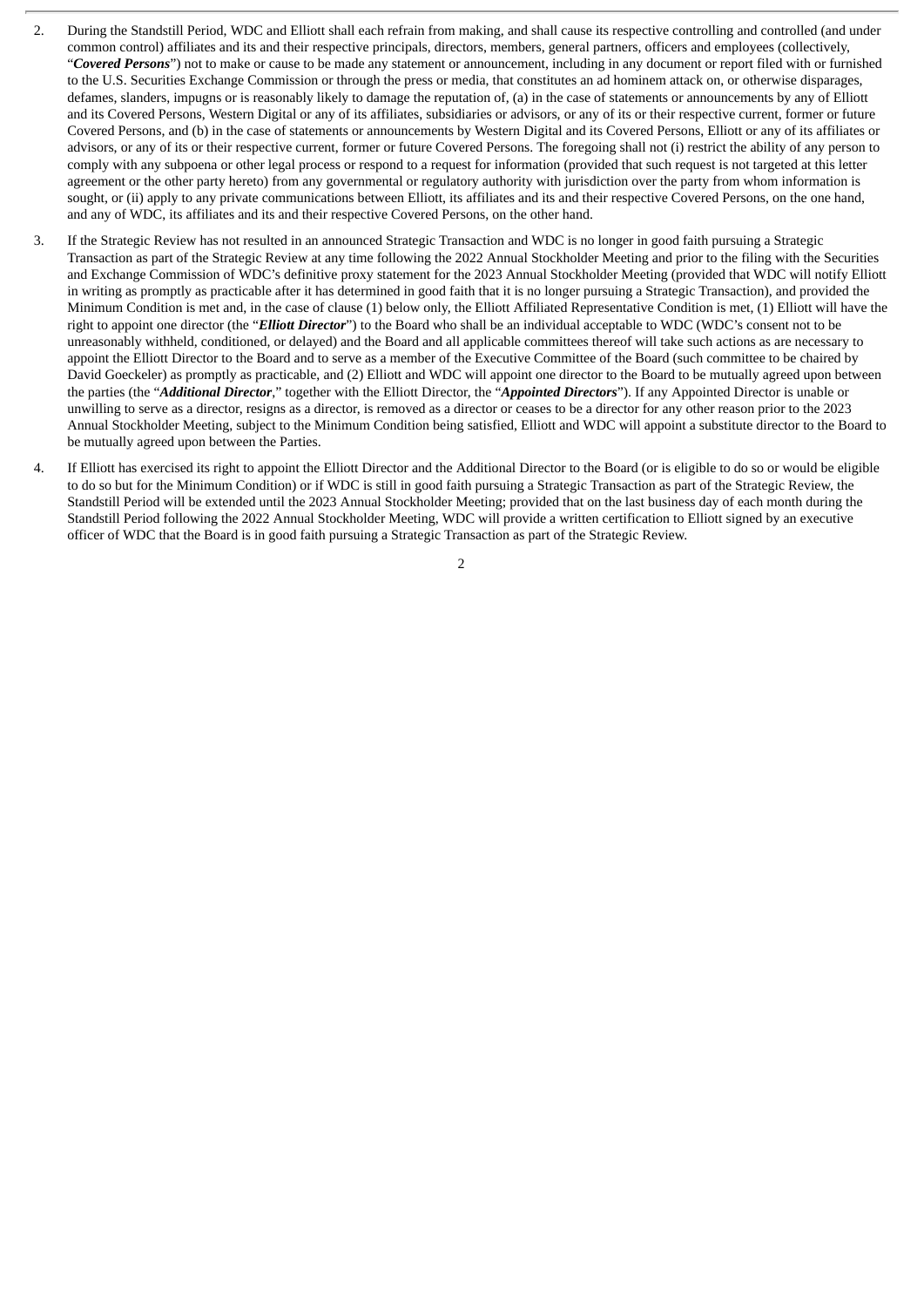5. The Standstill shall be inoperative and of no force or effect if, from and after the date hereof: (a) bankruptcy or insolvency proceedings are commenced by WDC; (b) any person or group shall have acquired or entered into (i) a binding definitive agreement to acquire more than one-third of the outstanding Voting Securities, or assets of WDC or its subsidiaries representing more than 50% of the consolidated earnings power or 50% of the aggregate enterprise value of WDC and its subsidiaries, taken as a whole, or (ii) one or more definitive written agreements providing for a transaction or series of related transactions (other than a Strategic Transaction or any transaction entered into in connection with the Strategic Review for the purpose of facilitating a Strategic Transaction), which would in the aggregate result in WDC issuing at least 5.0% of WDC's equity or equity equivalent securities (including on an as-converted basis, and including in a PIPE, convertible note, convertible preferred security or similar structure but excluding a refinancing of WDC's existing equity linked indebtedness) during the Standstill Period (provided that securities issued as consideration for (or in connection with) the acquisition of the assets, securities and/or business(es) of another person by WDC or one or more of its subsidiaries shall not be counted toward this clause (ii)); or (c) any person commences a tender or exchange offer which, if consummated, would result in such person's acquisition of beneficial ownership of more than one-third of the outstanding Voting Securities, and in connection therewith, WDC files with the Securities and Exchange Commission a Schedule 14D-9 (or amendment thereto) with respect to such offer that does not recommend that WDC's stockholders reject such offer (any such event, a "*Fall-Away Event*"). Notwithstanding anything to the contrary in this letter agreement, from and after the occurrence of a Fall-Away Event or any expiration of the Standstill, no provisions of this letter agreement will be interpreted to prevent or restrict Elliott from proposing, pursuing or executing a business combination transaction, or from taking any of the actions described in the Standstill, or from taking any actions in furtherance thereof. Notwithstanding anything to the contrary, nothing in this letter agreement shall prohibit Elliott or any of its Associates (A) from privately making any proposal to the Board or WDC management, or otherwise privately communicating with the Board or WDC management regarding any matter, as long as such private communications would not reasonably be expected to require public disclosure of such communications by WDC, (B) from tendering shares, receiving payment for shares or otherwise participating in any tender or exchange offer or any other extraordinary transaction on the same basis as other stockholders of WDC, (C) from purchasing any debt of any company covered by this paragraph, (D) from disposing of any securities of any company covered by this paragraph which it currently holds or may hereafter acquire, (E) from acquiring or offering to acquire, directly or indirectly, any company or business unit thereof that beneficially owns WDC securities as long as (1) such entity's prior acquisition of such securities was not made directly or indirectly on Elliott's behalf and (2) such entity's ownership of such securities was not a primary factor in the decision to consummate such transaction, (F) negotiating, evaluating and/or trading, directly or indirectly, in any index fund, exchange traded fund, benchmark fund or broad basket of securities which may contain or otherwise reflect the performance of, but not primarily consist of, securities of WDC, (G) making any factual statement to comply with any subpoena or other legal process or respond to a request for information from any governmental authority with jurisdiction over such person from whom information is sought (so long as such process or request did not arise as a result of discretionary acts by Elliott or its affiliates), or (H) granting any liens or encumbrances on any claims or interests in favor of a bank or broker-dealer or prime broker holding such claims or interests in custody or prime brokerage in the ordinary course of business, which lien or encumbrance is released upon the transfer of such claims or interests in accordance with the terms of the custody or prime brokerage agreement(s), as applicable.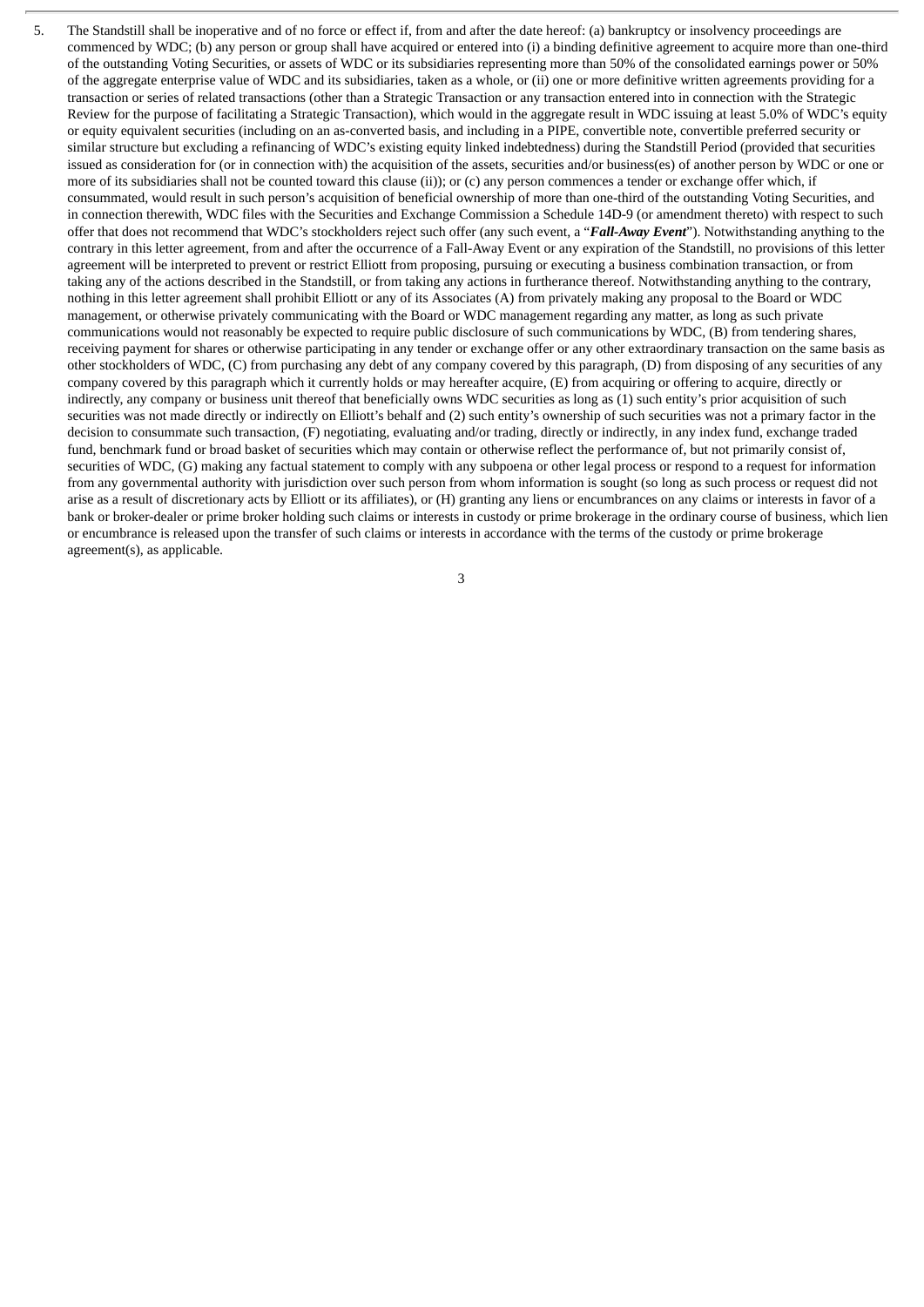- 6. Neither this letter agreement nor any action taken in connection with this letter agreement will give rise to any obligation on the part of a Party (a) to engage in any discussions or negotiations with the other Party or with any of the other Party's representatives or (b) to pursue or enter into any transaction of any nature with the other Party.
- 7. For purposes of this letter agreement:
- (a) "affiliates" has the meaning set forth in Rule 12b-2 promulgated under the Securities Exchange Act of 1934, as amended (the "*Exchange Act*"), provided that "affiliates" of a person shall not include any entity, solely by reason of the fact that one or more of such person's employees or principals serves as a member of its board of directors or similar governing body, unless such person otherwise controls such entity (as the term "control" is defined in Rule 12b-2 promulgated under the Exchange Act), provided, further, that Elliott's "affiliates" shall not include any portfolio operating company (as such term is understood in the private equity industry) of Elliott or any of Elliott's Associates.
- (b) "Annual Stockholder Meeting" means the annual meeting of stockholders of Western Digital for the referenced year.
- (c) "Associates" means:

(A) with respect to Western Digital's Associates, (i) Western Digital's, Western Digital's joint venture with Kioxia Holdings Corporation, or their respective affiliates' directors, officers, employees, representatives, financing sources, consultants, accountants, attorneys and advisors, and (ii) any other person whom Elliott has authorized in advance in writing (including by e-mail) (and which, in the case of third party representatives, may be identified on an entity-level basis); and

(B) with respect to Elliott's Associates, Elliott's controlled affiliates (for the avoidance of doubt, not including Toshiba Corporation and its affiliates, including Kioxia Holdings Corporation), advisors (including attorneys, accountants, consultants and financial advisors) of any of the foregoing and Elliott's and their respective directors, officers, partners (excluding limited partners), employees and agents.

- (d) "beneficial owner," "beneficially own" and "beneficial ownership" shall have the respective meanings set forth in Rule 13d-3 promulgated by the SEC under the Exchange Act.
- (e) "Common Stock" means WDC's common stock, par value \$0.01 per share.
- (f) "Effective Date" means June 7, 2022.
- (g) "Elliott Affiliated Representative Condition" means Elliott must satisfy each of the conditions that are set forth in this paragraph 7(g): (i) if having an Elliott employee or affiliate serving on the Board is reasonably determined by WDC (in consultation with its counsel) to be prohibited under Section 8 of the Clayton Act of 1914, then the Elliott Director will not be an employee or affiliate of Elliott, (ii) if Elliott does not hold beneficial ownership or securities-related ownership in the aggregate of less than five percent (5.0%) (by vote or value) of the outstanding Voting Securities, (which shall be interpreted in a manner so as to prevent Elliott from becoming a "five-percent shareholder" within the meaning of U.S. Treasury Regulations Section 1.355-7(h)(8))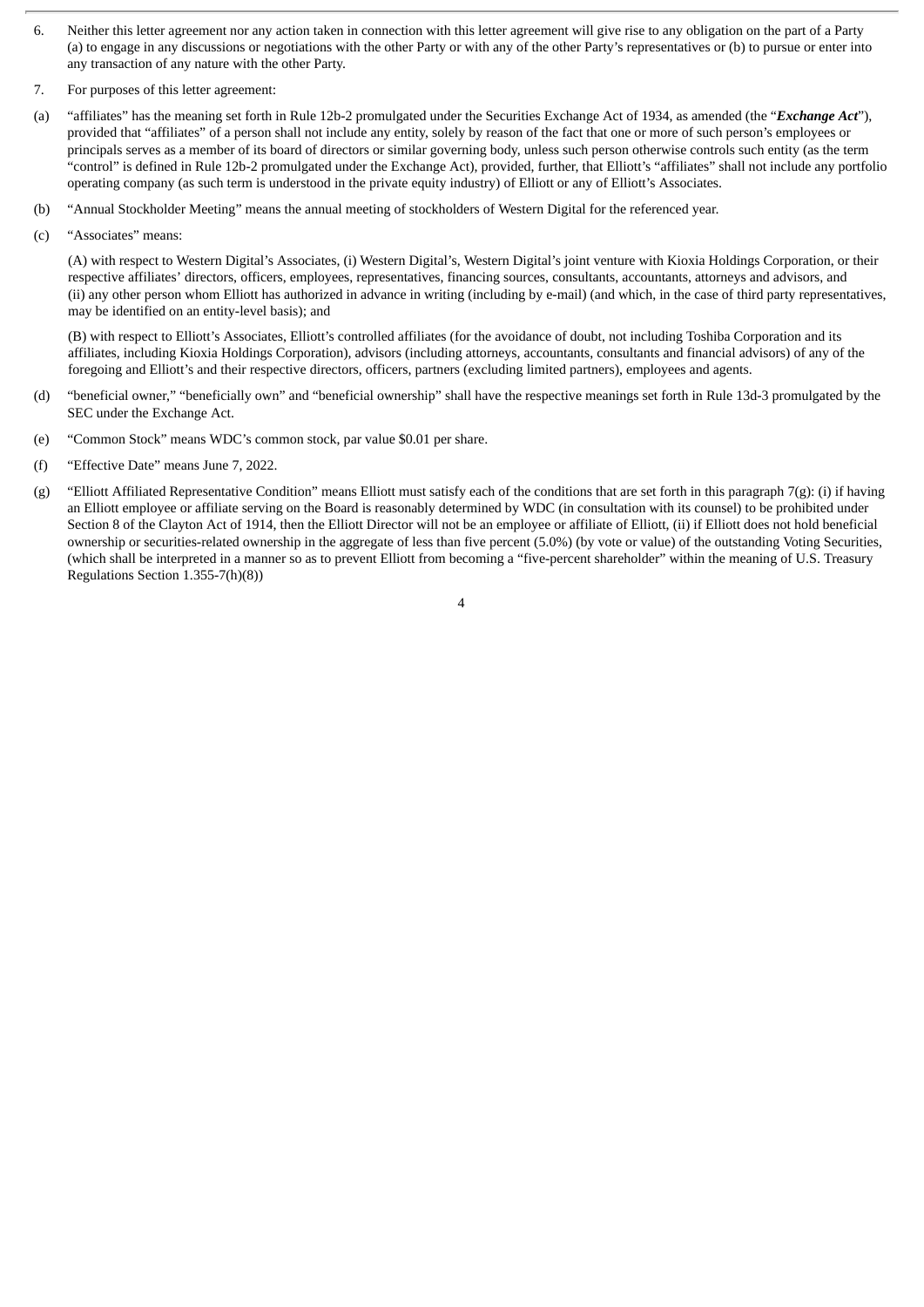(the "*Holding Limit*"), then the Elliott Director may not be (A) an employee or officer of Elliott or of any entity controlled, directly or indirectly, by Elliott, (B) an affiliate of Elliott or an employee of an affiliate of Elliott, (C) otherwise compensated in any manner, directly or indirectly, by Elliott, an entity controlled directly or indirectly by Elliott or an affiliate of Elliott, or (D) any person not described in the foregoing clauses (A) through (C) whose presence as the Elliott Director may give rise to a substantial risk of Elliott being treated as a "controlling shareholder" within the meaning of U.S. Treasury Regulations Section 1.355-7(h)(8), as reasonably determined by WDC, and (iii) the Elliott Director shall have delivered customary documents, such as D&O questionnaires and agreement to customary WDC policies such as confidentiality, to the extent that WDC's independent directors are requested to sign such documents. In the event that the Elliott Director would otherwise be prohibited by the prior sentence if the Holding Limit were to be exceeded, Elliott shall continue to not exceed the Holding Limit for as long as Elliott has an Elliot Director on the Board.

- (h) "Minimum Condition" means that Elliott and its affiliates have aggregate net long economic exposure equal to at least the lesser of (x) 2.0% of the shares of Common Stock outstanding and (y) 6,287,235 shares of Common Stock outstanding.
- (i) "person" shall be interpreted broadly to include, among others, any individual, general or limited partnership, corporation, limited liability or unlimited liability company, joint venture, estate, trust, group, association or other entity of any kind or structure.
- (j) "Strategic Review" means WDC's strategic review process as described in, and conducted in a manner consistent with, WDC's press release announcing such process issued on June 7, 2022.
- (k) "Strategic Transaction" means a merger, consolidation, acquisition or sale of all or substantially all assets of WDC, or a sale, spinoff, splitoff, carve-out IPO or other similar separation of WDC's Flash or HDD business units, or a merger with or acquisition of Kioxia Corporation (or any successor thereof).
- (l) "Voting Securities" shall mean the shares of Common Stock and any other securities of WDC entitled to vote in the election of directors, or securities convertible into, or exercisable or exchangeable for, such shares or other securities, whether or not subject to the passage of time or other contingencies, provided that "Voting Securities" will not include any securities contained in any index fund, exchange traded fund, benchmark fund or broad basket of securities which may contain or otherwise reflect the performance of, but not primarily consist of, securities of WDC.
- 8. The Parties' obligations under this letter agreement will terminate effective upon the 2023 Annual Stockholder Meeting, except as otherwise specifically provided herein.
- 9. This letter agreement sets forth the entire understanding between the Parties with respect to the subject matter hereof and supersedes all prior agreements and understandings between them with respect to the subject matter hereof. No failure or delay by a Party in exercising any right, power or privilege hereunder shall operate as a waiver, nor shall any single or partial exercise preclude any other or further exercise thereof or the exercise of any right, power or privilege hereunder.
- 10. This letter agreement is made under and shall be construed according to the laws of the State of Delaware, excluding that body of Delaware law concerning conflicts of law. Each of the Parties (a) irrevocably and unconditionally submits to the exclusive jurisdiction of the Delaware Court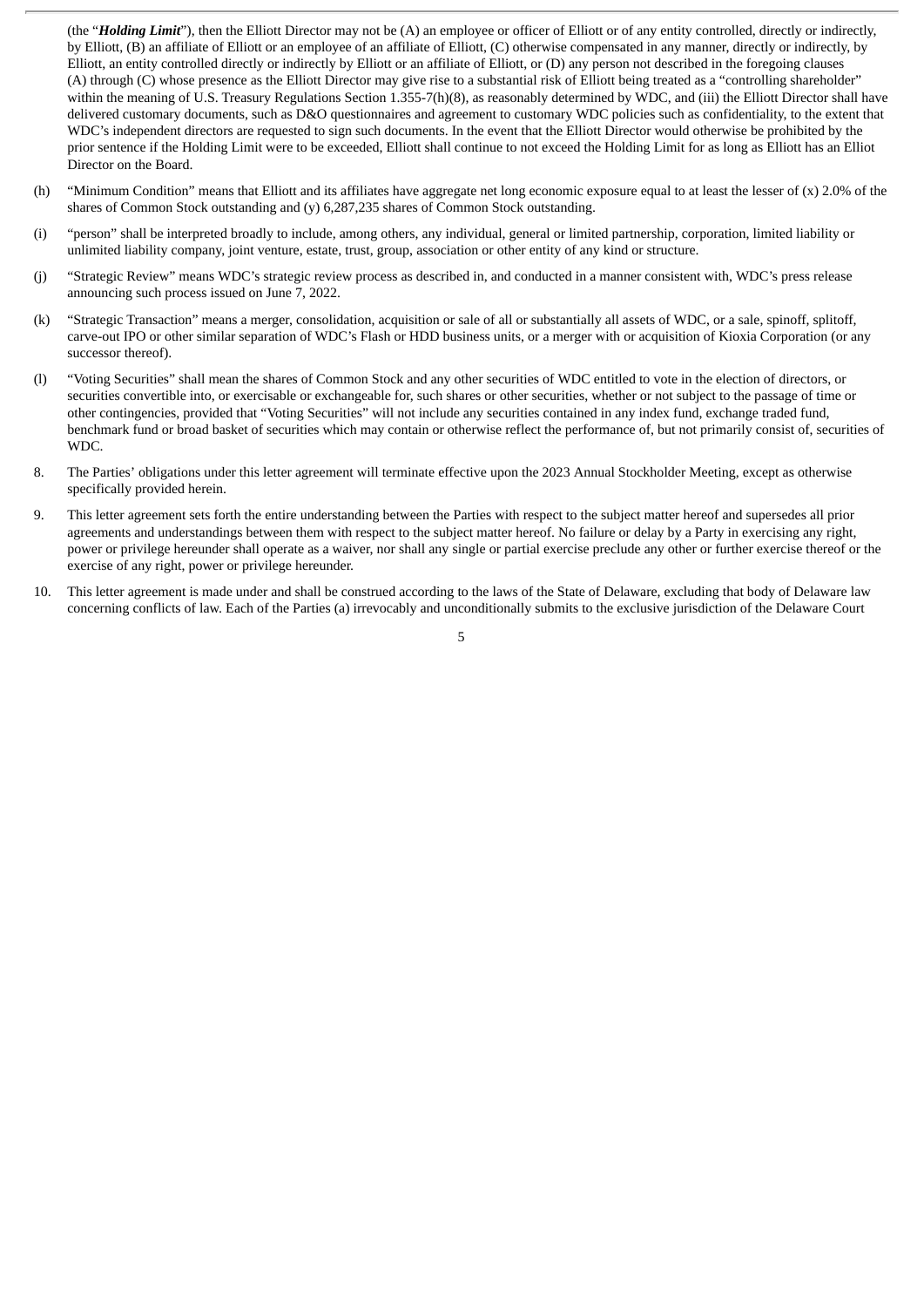of Chancery (or, only if the Delaware Court of Chancery declines to accept jurisdiction over a particular matter, the federal, or other state courts located in Wilmington, Delaware), (b) agrees that it will not attempt to deny or defeat such jurisdiction by motion or other request for leave from any such courts, (c) agrees that any actions or proceedings arising in connection with this letter agreement or the transactions contemplated by this letter agreement shall be brought, tried, and determined only in such courts, (d) waives any claim of improper venue or any claim that those courts are an inconvenient forum and (e) agrees that it will not bring any action relating to this letter agreement or the transactions contemplated hereunder in any court other than the aforesaid courts.

11. All modifications to this letter agreement must be made in writing and must be signed by each of the Parties. This letter agreement shall inure to the benefit of and be binding upon the Parties and their respective successors and permitted assigns. Neither Party may assign this letter agreement, in whole or in part, without the prior written consent of the other Party.

[REMAINDER OF PAGE LEFT INTENTIONALLY BLANK]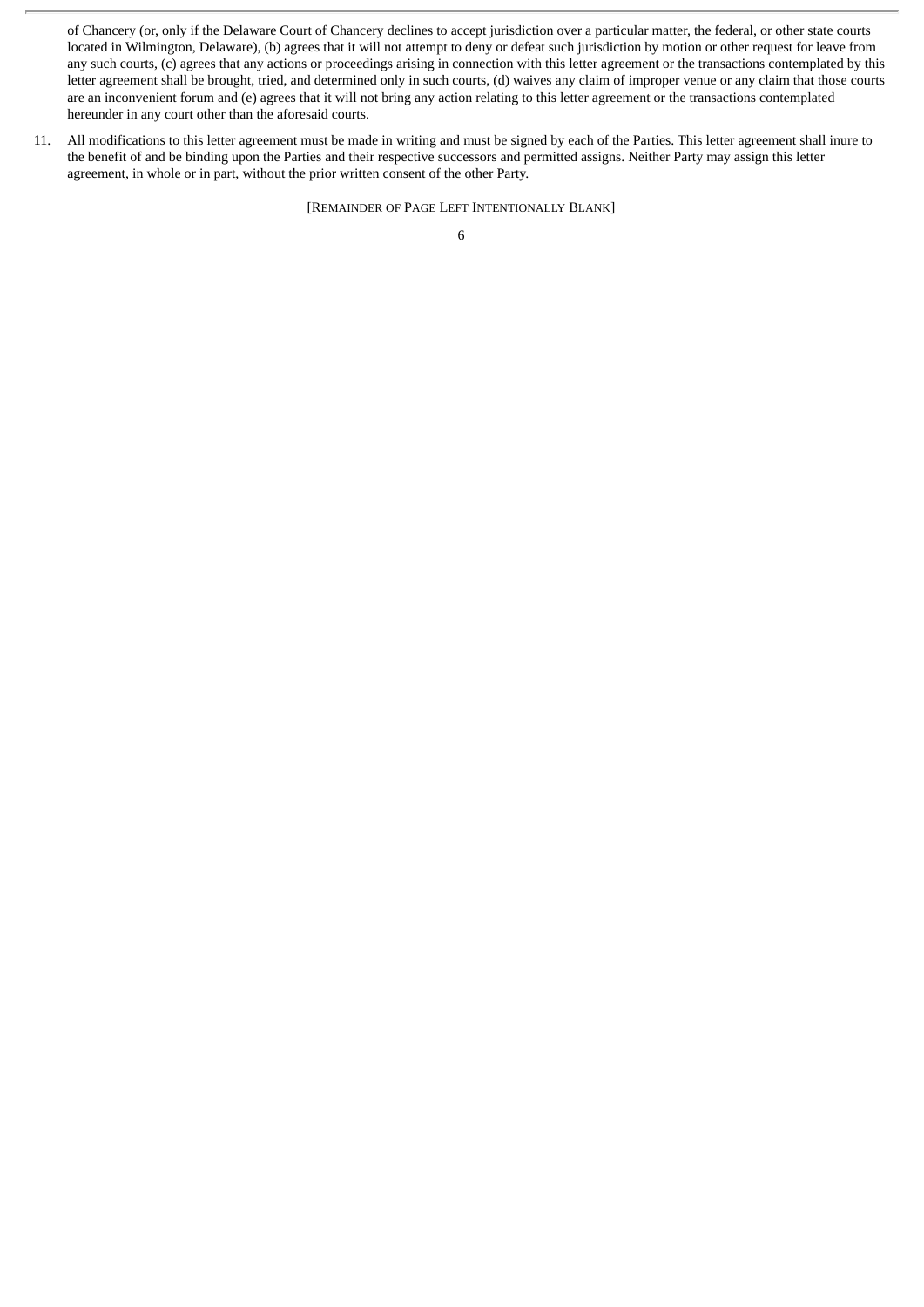Very truly yours,

# **WESTERN DIGITAL CORPORATION**

By: /s/ Michael Ray

Name: Michael Ray Title: Executive Vice President and Chief Legal Officer

Accepted and Agreed as of the Effective Date:

# **ELLIOTT INVESTMENT MANAGEMENT L.P.**

By: /s/ Elliot Greenberg Name: Elliot Greenberg Title: Vice President

*[Signature Page to Letter Agreement (Standstill and Springing Board)]*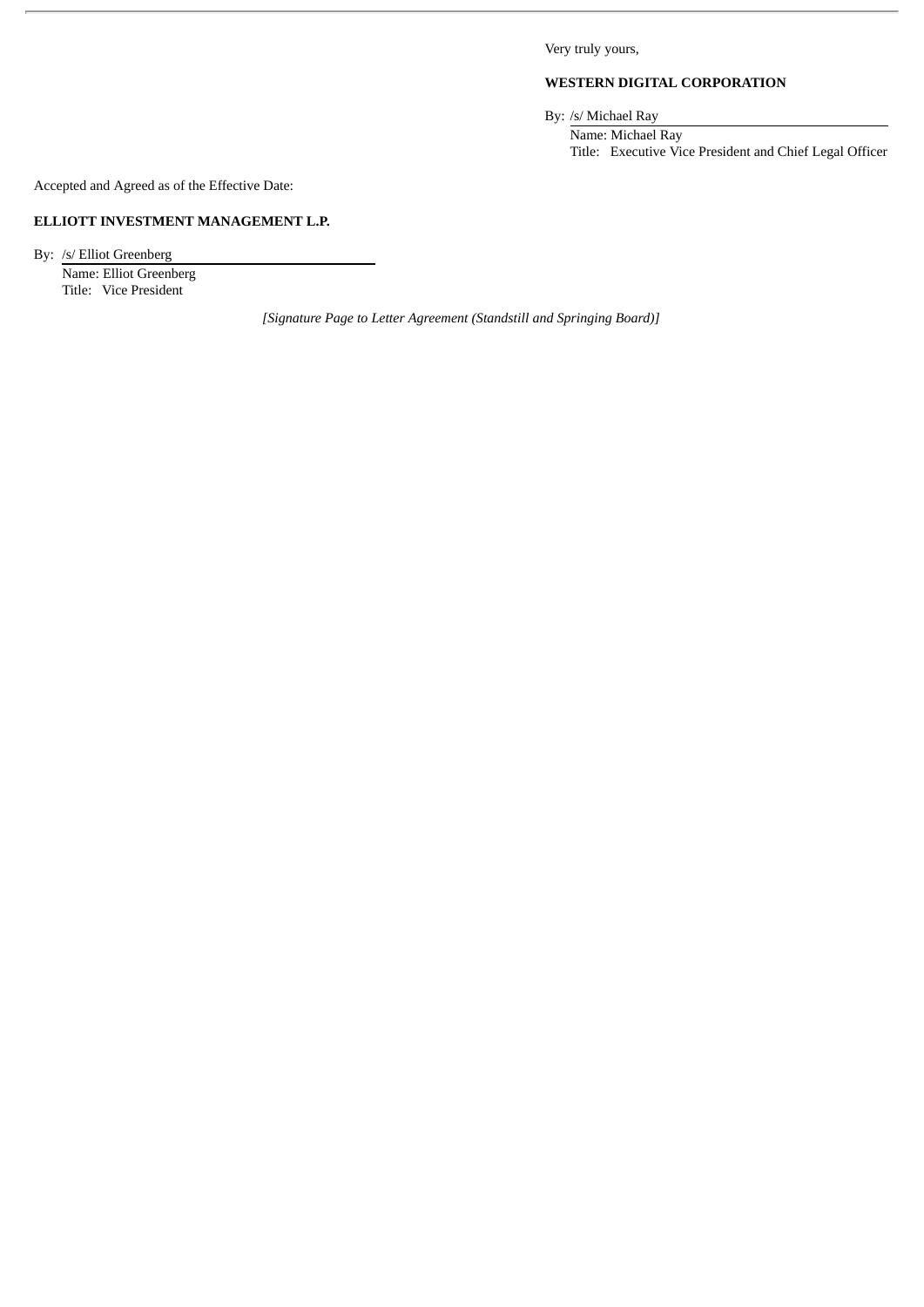<span id="page-11-0"></span>

#### **Western Digital Announces Review of Strategic Alternatives**

**San Jose, Calif., – June 7, 2022** – Western Digital Corporation, ("Western Digital") (Nasdaq: WDC) today announced that it is reviewing potential strategic alternatives aimed at further optimizing long-term value for its shareholders. The Executive Committee of the Western Digital Board, chaired by Western Digital CEO, David Goeckeler, will oversee the assessment process and fully evaluate a comprehensive range of alternatives, including options for separating its market-leading Flash and HDD franchises. Following constructive dialogue with many of Western Digital's shareholders, including one of the company's largest investors, Elliott Investment Management L.P. (together with its affiliates, "Elliott"), this review builds on Western Digital's ongoing efforts to drive innovation-led growth and create shareholder value.

"The Board is aligned in the belief that maximizing value creation warrants a comprehensive assessment of strategic alternatives focused on structural options for the company's Flash and HDD businesses," said Goeckeler. "Through this process, we are actively engaging in a broad range of strategic and financial alternatives that will help further optimize the value of Western Digital, including Elliott's offer to invest incremental equity capital in our Flash Business. We look forward to continuing our constructive dialogue with Elliott as this process unfolds."

Elliott Managing Partner Jesse Cohn and Senior Portfolio Manager Jason Genrich said, "Western Digital is strongly positioned in an industry that represents a compelling growth opportunity, and we have confidence in David and his management team's execution, strategic vision and focus on shareholder value. We're encouraged by the positive direction of our discussions so far, and by Western Digital's openness to considering a full separation of its Flash business. We are pleased that Western Digital's Board is conducting this review, and Elliott is prepared to provide strategic resources and additional capital to help the company realize the full value of both of its businesses."

In conjunction with the strategic review process, Western Digital and Elliott have signed a customary non-disclosure agreement and a letter agreement, such letter agreement will be filed on a Form 8-K with the Securities and Exchange Commission.

Qatalyst Partners and Lazard are serving as Western Digital's financial advisors and Skadden, Arps, Slate, Meagher & Flom LLP is serving as Western Digital's legal counsel.

#### **About Western Digital**

Western Digital is on a mission to unlock the potential of data by harnessing the possibility to use it. With Flash and HDD franchises, underpinned by advancements in memory technologies, we create breakthrough innovations and powerful data storage solutions that enable the world to actualize its aspirations. Core to our values, we recognize the urgency to combat climate change and have committed to ambitious carbon reduction goals approved by the Science Based Targets initiative. Learn more about Western Digital and the Western Digital®, SanDisk® and WD® brands at www.westerndigital.com.